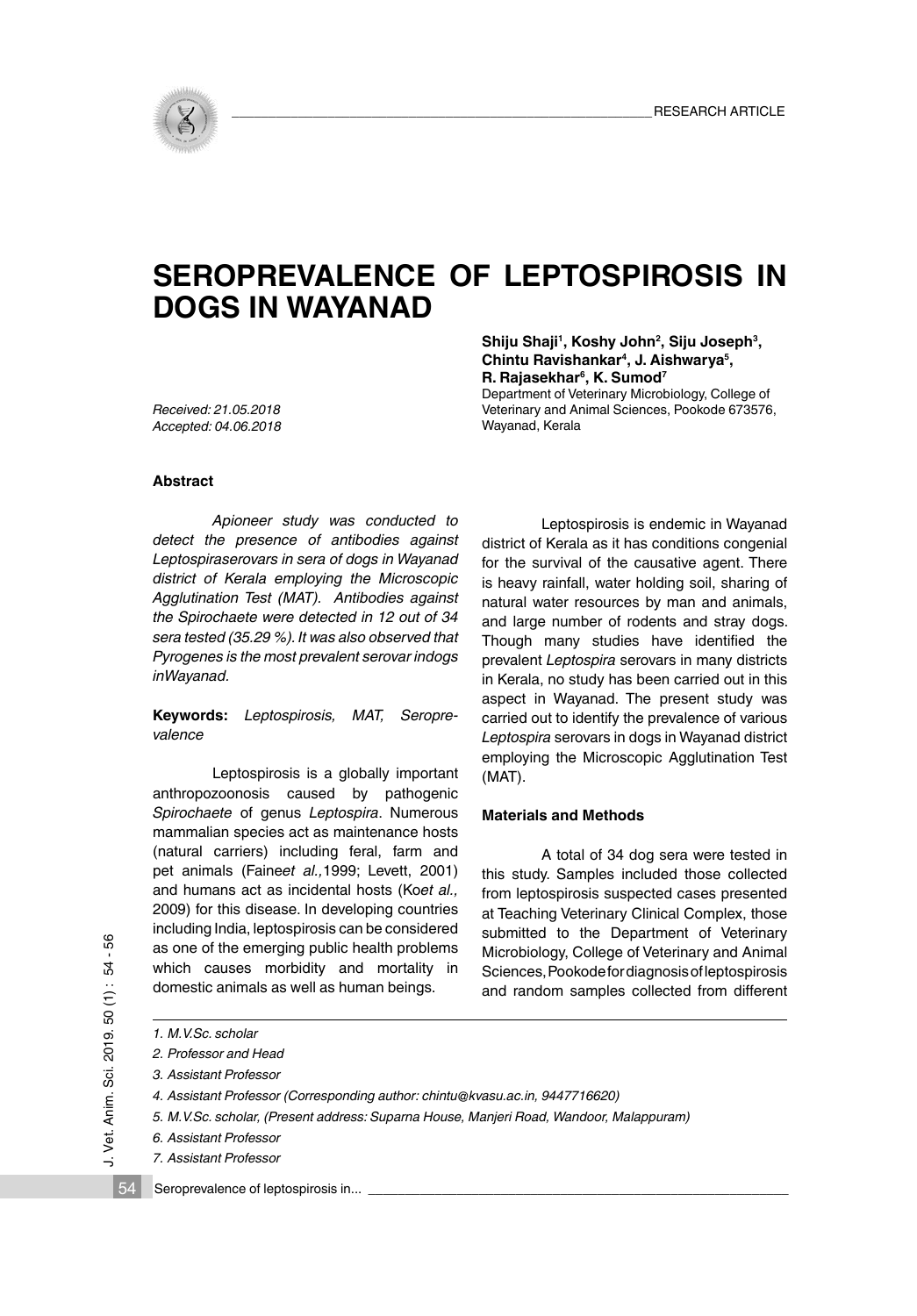areas of Wayanad. Twelve reference serovars namely, *Leptospira interrogans* serovar Australis, Autumnalis, Bataviae, Canicola, Grippotyphosa, Hebdomadis, Icterohaemorrhagiae, Javanica, Pomona, Pyrogenes, Sejroe and Leptospira *bergpetersenii* serovar Tarassovi were used as antigens for conducting MAT. These serovars were obtained from the Department of Veterinary Microbiology, College of Veterinary and Animal Sciences, Mannuthy, Kerala and were maintained by routine subculturing in liquid leptospira culture medium (Leptospira medium base EMJH, Difco) with supplement (Leptospira enrichment EMJH, Difco). All the serum samples were subjected to MAT as per previously reported procedure (Faine, 1982). Briefly, 1:100 dilution of the sera were prepared and the diluted sera (50μl) were mixed with each of the reference serovars (50 μl) in 96 well U-bottom microtitre plates and kept for incubation for two to three hours at 37 ºC. Negative controls were set for each test. After incubation, the mixtures were examined by dark field microscopy for agglutination of leptospires. Serum samples which has shown 50 per cent agglutination in titres equal to or more than 1:100 were considered as positive (Vijayachari *et al*., 2001).

#### **Results and Discussion**

Out of the 34 samples tested, 12 (35.29 %) were found to be positive for leptospira antibodies. The serovars against which antibodies were detected were Pyrogenes, Grippotyphosa, Bataviae, Canicola, Javanica, Pomonaand Australis. The predominant serovarwas Pyrogenes (6 samples) followed by Grippotyphosa (5 samples), Bataviae (3 samples), Canicola (2 samples), Javanica (2samples), Pomona (1 sample) and Australis (1 sample) (Table 1). Four samples (11.76%) had antibodies against a single serovar whereas antibodies against two serovars were detected in eight animals (23.52 %) (Table 2).

 A study conducted in Thrissur district of Kerala in 2009 - 2010, detected Australis as the predominant servovar followed by Pomona, Grippotyphosa, Icterohaemorrhagiae, Autumnalis, Pyrogenes, Canicola, Javanica and Patoc. Mixed infections with Canicola andPyrogenes,Australis and Icterohaemorrhagiae, Australis and Javanica, Grippotyphosa, **Icterohaemorrhagiae** and Pomona, Australis and Pomona, and Icterohaemorrhagiae and Pomona were also detected (Abhinay*et al*., 2012). In a separate study conducted by Ambily *et al*. (2013) in the districts of Thrissur, Palakkad and Kozhikode, the most predominant serovar found was Autumnalis followed by Australis, Pomona, Grippotyphosa, Canicola, Pyrogenes, Icterohaemorrhagiae, Javanica, and Patoc. Mixed infection with Icterohaemorrhagiae and Autumnalis, Grippotyphosa and

|  |  |  |  |  |  |  | Table 1. Result of testing dog sera for antibodies against Leptospira serovars by MAT |
|--|--|--|--|--|--|--|---------------------------------------------------------------------------------------|
|--|--|--|--|--|--|--|---------------------------------------------------------------------------------------|

| <b>Serovar</b>      | Number of samples showing<br>titre in MAT (1:100 or more) | <b>Percentage of samples</b><br>positive |
|---------------------|-----------------------------------------------------------|------------------------------------------|
| Pyrogenes           | 6                                                         | 17.65                                    |
| Grippotyphosa       | 5                                                         | 14.71                                    |
| <b>Bataviae</b>     | 3                                                         | 8.82                                     |
| Canicola            | 2                                                         | 5.88                                     |
| Javanica            | 2                                                         | 5.88                                     |
| Pomona              |                                                           | 2.94                                     |
| Australis           |                                                           | 2.94                                     |
| Icterohaemorrhagiae | 0                                                         | 0.00                                     |
| Autumnalis          | $\Omega$                                                  | 0.00                                     |
| <b>Hebdomadis</b>   | $\Omega$                                                  | 0.00                                     |
| Sejroe              | $\Omega$                                                  | 0.00                                     |
| Tarassovi           | 0                                                         | 0.00                                     |

56

J. Vet. Anim. Sci. 2019. 50 (1): 54-